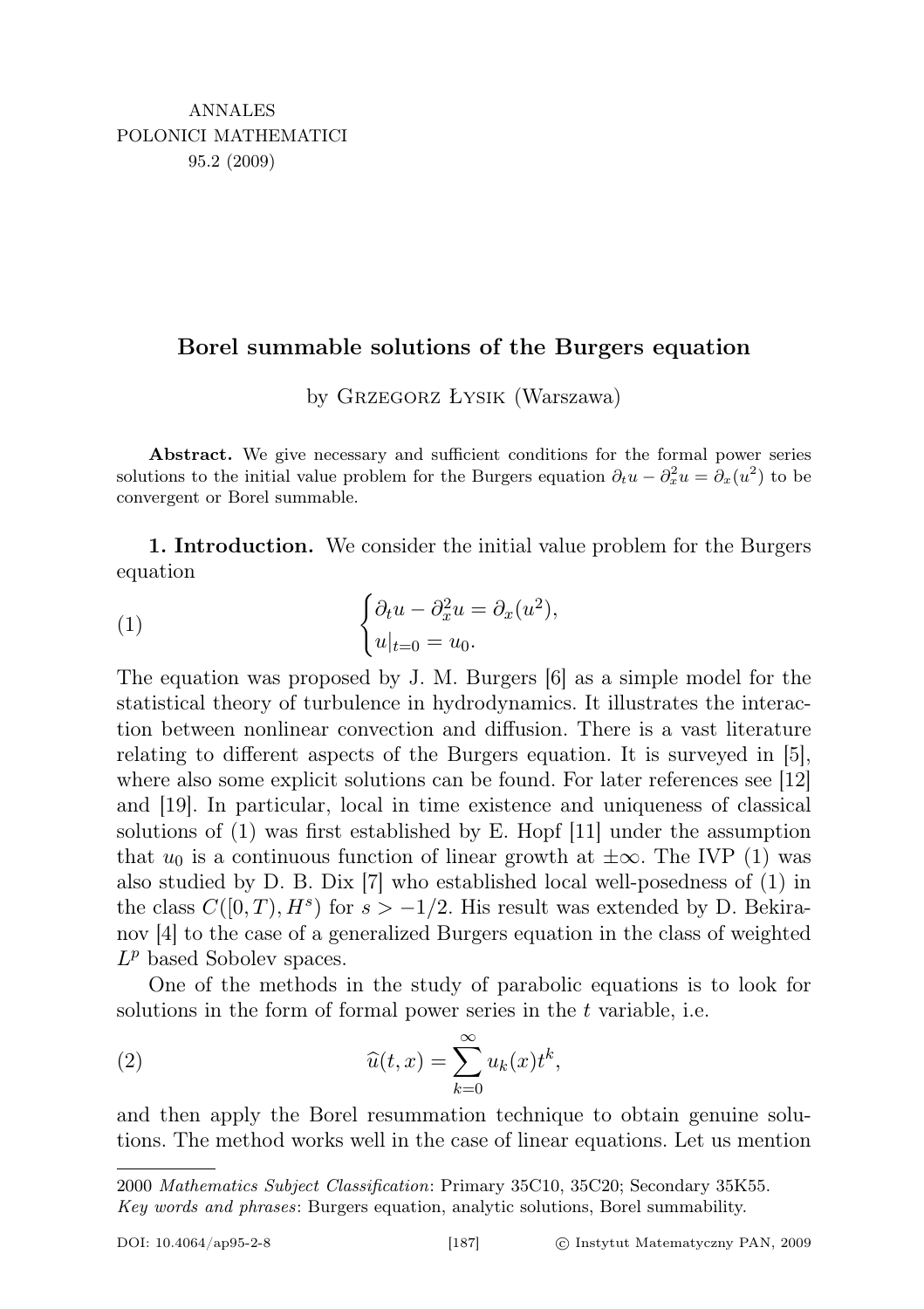## 188 G. Łysik

here the papers of D. A. Lutz, M. Miyake and R. Schäfke [14], W. Balser and S. Malek [3] and S. Michalik [16], where results on Borel summability of formal solutions of the linear heat equation were established. W. Balser [1], H. Chen, Z. Luo and C. Zhang [8], H. Chen and Z. Zhang [9] and S. Ouchi ¯ [17] obtained some results on summability of formal solutions to other linear partial differential equations. For nonlinear equations the situation is more complicated and very few results are known. To our knowledge only S. Ouchi [18] studied formal solutions of some totally characteristic nonlinear partial differential equations and proved their multisummability under the assumption that the initial data vanish on  $\{t=0\}$ .

Here we assume that the initial data  $u_0$  is an analytic function on a domain  $\Omega \subset \mathbb{R}$  and we are interested in the solutions of (1) in the form of a formal power series (2). Clearly, the formal solution (2) of (1) exists and is unique. Namely, inserting (2) into (1) we obtain the recurrence relations

(3) 
$$
u_{k+1} = \frac{1}{k+1} (\partial^2 u_k + v_k), \quad k \in \mathbb{N}_0,
$$

with a given  $u_0$  and

(4) 
$$
v_k = \sum_{\kappa \in \mathbb{N}_0^2, \kappa_1 + \kappa_2 = k} \partial(u_{\kappa_1} u_{\kappa_2}), \quad k \in \mathbb{N}_0.
$$

Note that the functions  $u_k$  are analytic on  $\Omega$ . In [15] we have proved that the formal power series solution (2) of (1) belongs to the Gevrey class  $G^2(\Omega)$ in time, i.e. for any compact subset  $K \in \Omega$  one can find  $C < \infty$  such that  $|u_k(x)| \leq C^{k+1}k!$  for  $k \in \mathbb{N}_0$  and  $x \in K$ , which is equivalent to convergence of the Borel transform of  $\hat{u}$ . Here we give necessary and sufficient conditions for the convergence or Borel summability of formal solutions. Roughly speaking, our results can be formulated as follows (see Theorems 1, 2 and Corollary 2 for precise formulations).

THEOREM. Let  $u_0$  be an analytic function on a domain  $\Omega \subset \mathbb{R}$  containing the origin and  $\theta \in \mathbb{R}$ .

The formal power series solution  $(2)$  of  $(1)$  is locally uniformly convergent in  $\Omega$  if and only if  $u_0$  extends to a meromorphic function on  $\mathbb C$  with at most simple poles with residues in N and at most linear growth at  $\infty$ .

The formal power series solution (2) of (1) is Borel summable in direction  $\theta \in \mathbb{R}$  if and only if the function  $\varphi(x) = \exp\{\int_0^x u_0(y) dy\}$  extends to a function holomorphic on a domain  $D(\theta, \alpha)$  containing a double cone  $S(\theta/2, \alpha) \cup S(\theta/2 + \pi, \alpha)$  with some  $\alpha > 0$  and has in  $D(\theta, \alpha)$  at most an exponential growth of order at most 2.

Our treatment heavily depends on the Cole–Hopf transformation which transforms solutions of the Burgers equation to those of the heat equation. Then we apply a characterization of convergent (resp. Borel summable) so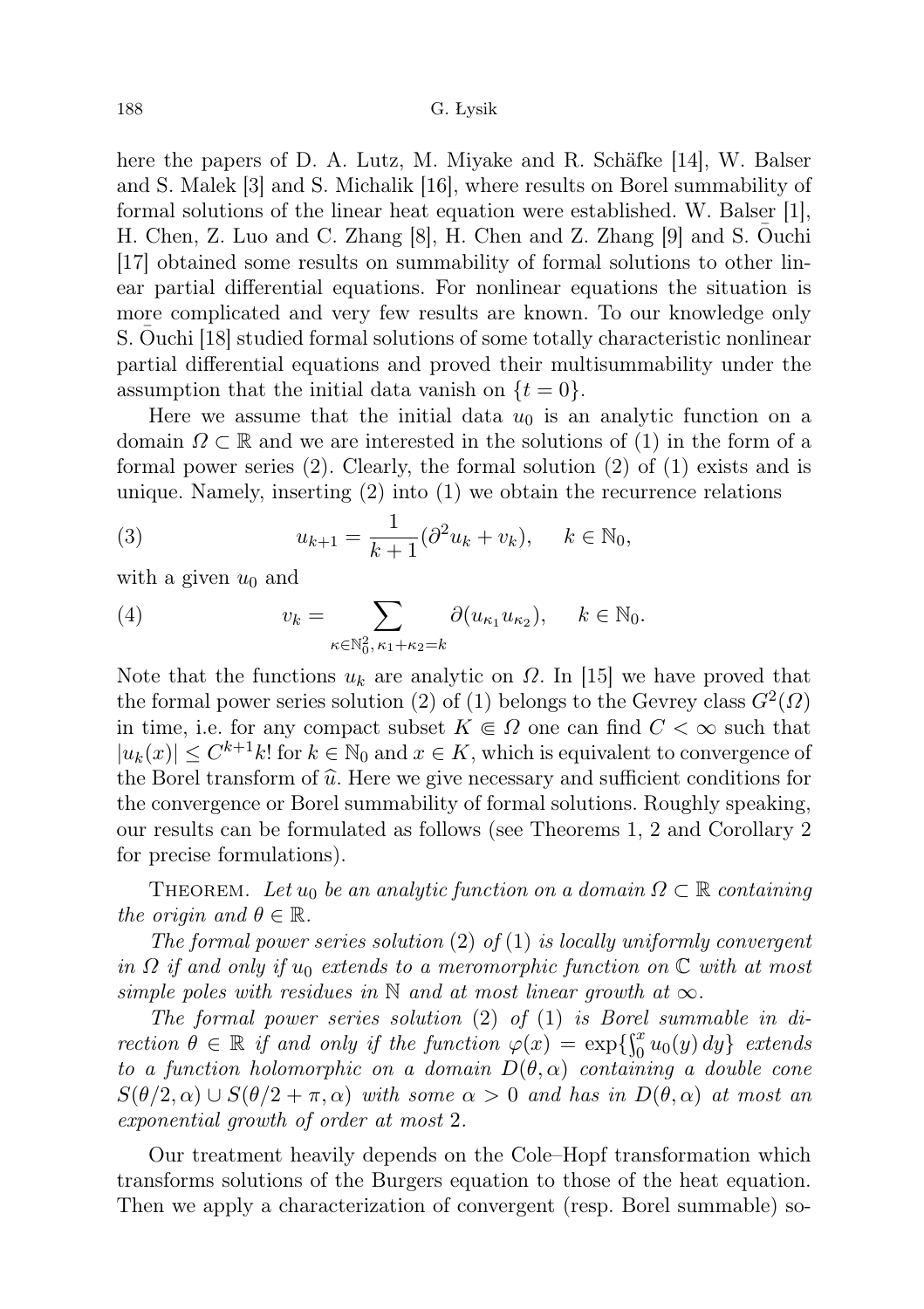lutions of the heat equation, Borel–Hadamard theorems and properties of the logarithmic derivative.

2. Analytic solutions. In this section we give a characterization of convergent solutions of the Burgers equation. First of all, recall the Cole– Hopf lemma. Its detailed proof can be found in [11].

LEMMA 1. If  $\varphi = \varphi(t, x) \in C^{1,3}$  is a solution of the heat equation  $\varphi'_t =$  $\varphi_{xx}''$ , then its logarithmic derivative

(5) 
$$
u(t,x) = (\ln \varphi(t,x))_x' = \frac{\varphi_x'(t,x)}{\varphi(t,x)}
$$

is a classical solution of the Burgers equation in a domain where  $\varphi(t, x) \neq 0$ . Conversely, if u is a classical solution of the Burgers equation, then

(6) 
$$
\varphi(t,x) = \exp\left\{\int_{\hat{x}}^x u(t,y) \, dy\right\}
$$

belongs to  $C^{1,3}$  and solves the heat equation.

The mapping  $u \mapsto \varphi$  is called the *Cole–Hopf transformation*.

Note that the logarithmic derivatives of two functions  $\varphi_1$  and  $\varphi_2$  coincide if and only if  $\varphi_1$  and  $\varphi_2$  differ at most by a multiplicative constant. In the case of the Cole–Hopf transformation the multiplicative constant is recovered by choosing  $\ddot{x}$  in (6).

THEOREM 1. Let  $u_0$  be an analytic function on a domain  $\Omega \subset \mathbb{R}$ .

If the formal power series solution (2) of (1) is locally uniformly convergent in  $\Omega$ , then  $u_0$  extends to a meromorphic function on  $\mathbb C$  of the form

(7) 
$$
u_0(z) = 2az + b + \frac{m}{z} + \sum_{n=1}^{\infty} \left( \frac{1}{z - z_n} + \frac{1}{z_n} + \frac{z}{z_n^2} \right),
$$

where  $a, b \in \mathbb{C}$ ,  $m \in \mathbb{N}_0$  and  $\{z_n\}_{n \in \mathbb{N}} \subset \mathbb{C}^* \cup \{\infty\}$  is a sequence with  $|z_n|$ nondecreasing (if  $z_n = \infty$  for some  $n \in \mathbb{N}$ , then the sum is finite) such that

(8) 
$$
\sum_{n=1}^{\infty} \frac{1}{|z_n|^{2+\varepsilon}} < \infty \quad \text{for any } \varepsilon > 0.
$$

Conversely, if  $u_0$  extends to a meromorphic function of the form (7) and  $(8)$  holds, then the formal solution  $(2)$  of  $(1)$  is locally uniformly convergent in Ω.

*Proof.* The formal power series solution of (1) is given by (2) where  $u_k$ satisfy the recurrence relations (3). Assume that the formal solution (2) is locally uniformly convergent in  $\Omega$ . Then it defines a function  $u(t, x)$  which is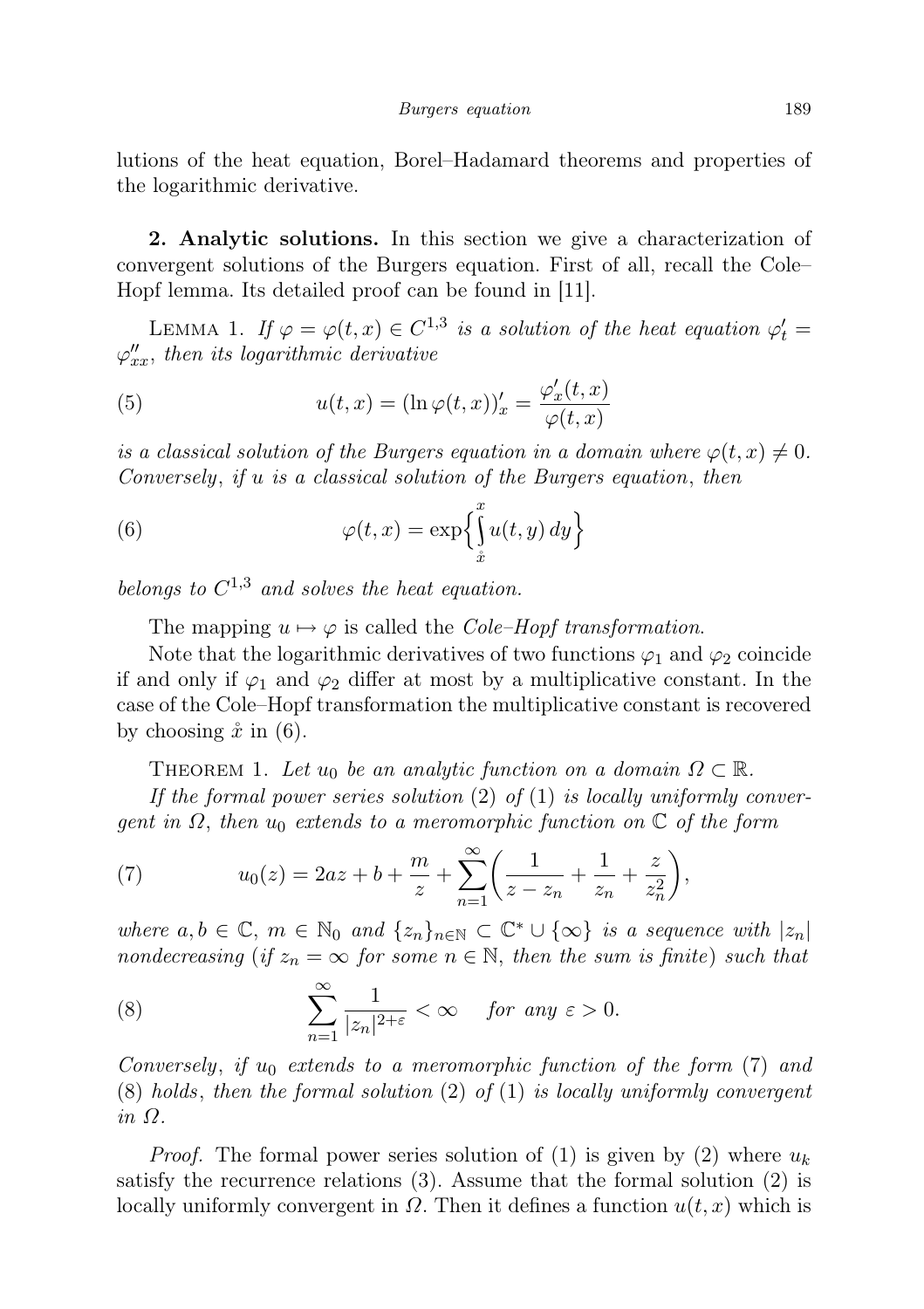190 G. Łysik

analytic on a domain  $G \subset \mathbb{R}_t \times \mathbb{R}_x$  and is a classical solution of (1) in  $G$  (<sup>1</sup>). Choose  $\mathring{x} \in \Omega$  and define  $\varphi$  by (6) for  $(t, x) \in G$ . The function  $\varphi$  is analytic on G and by Lemma 1 it is a solution of

(9) 
$$
\begin{cases} \partial_t \varphi - \partial_x^2 \varphi = 0, \\ \varphi|_{t=0} = \varphi_0, \end{cases}
$$

with  $\varphi_0(x) = \exp\left\{\int_{x_0}^x u_0(y) dy\right\}$  for  $x \in \Omega$ . Note that  $\varphi_0$  is analytic on  $\Omega$  and does not vanish on  $\Omega$ . On the other hand, the solution of (9) is given by

(10) 
$$
\varphi(t,x) = \sum_{k=0}^{\infty} \frac{1}{k!} \partial^{2k} \varphi_0(x) t^k.
$$

Now the series (10) is locally uniformly convergent in  $\Omega$  if and only if for any compact set  $K \in \Omega$  one can find  $C < \infty$  such that

$$
\sup_{x \in K} |\partial^{2k} \varphi_0(x)| \le C^{k+1} k!, \quad k \in \mathbb{N}_0,
$$

or equivalently  $\varphi_0$  extends to an entire function of exponential order at most 2. By the Hadamard factorization theorem ([13, Ch. XIII, Th. 3.5]),

$$
\varphi_0(z) = cz^m \exp\{az^2 + bz\} \prod_{n=1}^{\infty} \left(1 - \frac{z}{z_n}\right) \exp\left\{\frac{z}{z_n} + \frac{z^2}{2z_n^2}\right\},\,
$$

where  $a, b, c \in \mathbb{C}$ ,  $m \in \mathbb{N}_0$  and  $\{z_n\}_{n \in \mathbb{N}}$ ,  $z_n \neq 0$ , is a sequence of complex zeros of  $\varphi_0$ . Furthermore, (8) holds. Finally, taking the logarithmic derivative we get

$$
u_0(z) = (\ln \varphi_0(z))' = 2az + b + \frac{m}{z} + \sum_{n=1}^{\infty} \left( \frac{1}{z - z_n} + \frac{1}{z_n} + \frac{z}{z_n^2} \right),
$$

which concludes the proof of the first part of Theorem 1.

To prove the second part assume that  $u_0$  is of the form (7) with  $z_n$ satisfying (8). Clearly we can assume that  $m = 0$  (possibly by shifting the z variable). Define  $\varphi_0$  by

$$
\varphi_0(z) = \exp\left\{\int_0^z u_0(y) \, dy\right\}, \quad z \in \mathbb{C}.
$$

Then by (8) and the Borel product theorem ([13, Ch. XIII, Th. 3.1])

$$
\varphi_0(z) = \exp\{az^2 + bz\} \exp\left\{ \sum_{n=1}^{\infty} \left( \ln(z - z_n) + \frac{z}{z_n} + \frac{z^2}{2z_n^2} - \ln(-z_n) \right) \right\}
$$

$$
= \exp\{az^2 + bz\} \prod_{n=1}^{\infty} \left( 1 - \frac{z}{z_n} \right) \exp\left\{ \frac{z}{z_n} + \frac{z^2}{2z_n^2} \right\}
$$

<sup>&</sup>lt;sup>(1</sup>) We can assume that *G* is  $\mathbb{R}_x$ -convex.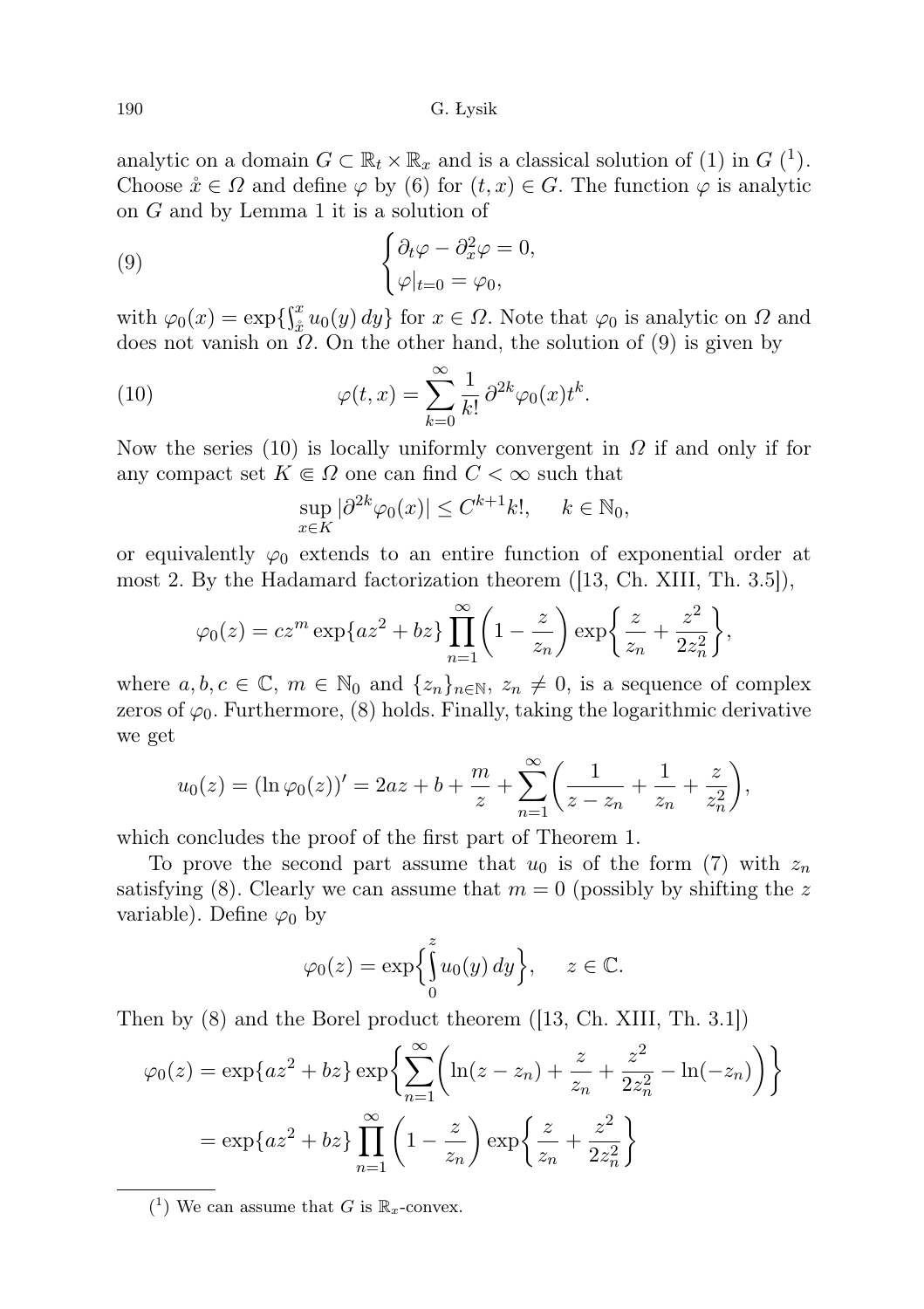is an entire function of exponential order at most 2, which vanishes only at  $z_n$ ,  $n \in \mathbb{N}$ . Since  $u_0$  was assumed to be analytic on  $\Omega$  the points  $z_n, n \in \mathbb{N}$ , do not belong to  $\Omega$ . Hence the solution (10) of (9) is an analytic function on a domain  $G \subset \mathbb{R}_t \times \mathbb{R}_x$  such that  $\{t = 0\} \times \Omega \subset G$ . Finally, by Lemma 1 the function u defined by (5) is a solution of (1) analytic on G.

From the proof of Theorem 1 we obtain a Liouville type theorem for solutions of the Burgers equation.

COROLLARY 1. The solution of  $(1)$  is an entire function in both variables if and only if it is a constant.

Proof. Indeed, the solution (10) of the heat equation (9) is convergent for all  $t \in \mathbb{C}$  if and only if  $\varphi_0$  is an entire function of exponential order at most 1. Now the assumption about holomorphy of  $u_0$  in z implies that it has no poles and so it is a constant.

3. Borel summability. Now we proceed to the characterization of the Borel summable solutions of (1). First of all recall the definition of Borel summability.

DEFINITION ([2, 14]). Let  $\Omega$  be a domain in R and let  $\varphi_n \in \mathcal{O}(\Omega)$  for  $n \in \mathbb{N}_0$ . We say that a formal power series

(11) 
$$
\widehat{\varphi}(t,x) = \sum_{n=0}^{\infty} \varphi_n(x) t^n
$$

is Borel summable (or 1-summable) in a direction  $\theta \in \mathbb{R}$  with respect to t *locally uniformly in*  $\Omega$  if the following two conditions hold:

1. For any  $x \in \Omega$  the function

(12) 
$$
t \mapsto g_x(t) = g(t, x) = \sum_{n=0}^{\infty} \frac{\varphi_n(x)}{n!} t^n
$$

has a radius of convergence  $r_x > 0$ , locally uniformly bounded away from zero on  $\Omega$ .

2. For any  $x \in \Omega$  one can find  $\delta_x > 0$  such that  $g_x(t)$  can be continued analytically to a sector

$$
S(\theta, \delta_x) = \{ t \in \mathbb{C}^* : |\arg(t - \theta)| \le \delta_x \}
$$

and for any  $\alpha$  with  $|\theta - \alpha| \leq \delta_x$  one can find  $C_{x,\alpha}, L_{x,\alpha} < \infty$  such that

(13) 
$$
|g_x(\tau)| \le C_{x,\alpha} e^{L_{x,\alpha}|\tau|} \quad \text{for } \tau \in l_\alpha := e^{i\alpha} \mathbb{R}_+;
$$

furthermore,  $1/\delta_x$ ,  $C_{x,\alpha}$  and  $L_{x,\alpha}$  are locally uniformly bounded on  $\Omega$  and for  $\alpha$  with  $|\theta - \alpha| \leq \delta_x$ .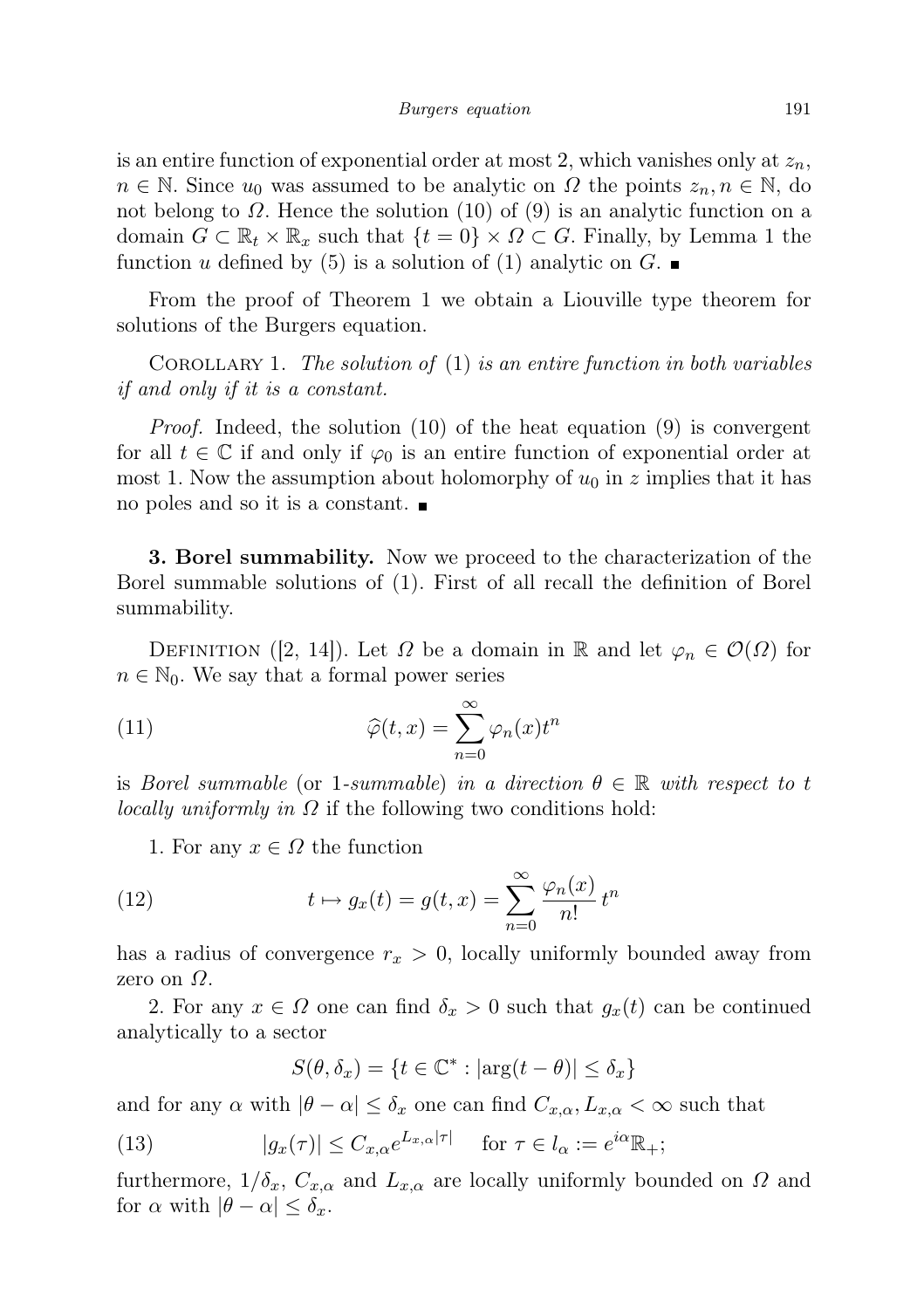In that case the function

(14) 
$$
f_x(t) = f(t, x) = t^{-1} \int_{l_\alpha} g(\tau, x) e^{-\tau/t} d\tau, \quad t \in G_{x,\alpha},
$$

is called the *Borel sum* (or 1-sum) of  $\hat{\varphi}$  in direction  $\theta$ ; here  $G_{x,\alpha} = \{t \in \mathbb{C}^* : |t|^{-1} \cos(\alpha - \arctan t) \geq I\}$  $|t|^{-1}\cos(\alpha - \arg t) > L_{x,\alpha}$ . Gluing together  $f_x$  over  $\alpha$  with  $|\theta - \alpha| \leq \delta_x$ we infer that  $f_x$  is holomorphic in a sectorial neighborhood  $G_x$  of zero, bisected by  $l_{\theta}$  and of opening bigger than  $\pi/2$ . Finally,  $f(t, x)$  is analytic on  $G = \{(t, x) : x \in \Omega, t \in G_x\}$ . Recall also that the mapping {Borel summable series $\} \rightarrow \{Borel \text{ sums}\}$  is an injection.

Note that if (11) is Borel summable in direction  $\theta$ , then it is also Borel summable in directions  $\theta+2k\pi$ ,  $k\in\mathbb{Z}$ . Furthermore, if (11) is Borel summable in all directions  $\theta \in [0, 2\pi)$ , then it is convergent.

The Borel summability of formal solutions of the one-dimensional heat equation (9) was characterized by D. A. Lutz, M. Miyake and R. Schäfke [14]. See also [2].

THEOREM LMS. Let  $\varphi_0$  be an analytic function on a domain  $\Omega \subset \mathbb{R}$ and  $\theta \in \mathbb{R}$ . The formal power series solution  $\hat{\varphi}(t, x)$  of the heat equation (9) is Borel summable in direction  $\theta$  if and only if  $\varphi_0$  extends analytically to a function holomorphic on a domain  $D(\theta, \alpha)$  containing a double cone

$$
(\mathring{x} + S(\theta/2, \alpha)) \cup (\mathring{x} + S(\theta/2 + \pi, \alpha))
$$

with some  $\mathring{x} \in \Omega$ ,  $\alpha > 0$  and has in  $D(\theta, \alpha)$  at most an exponential growth of order at most 2.

Now we are ready to state the second main result of the paper.

THEOREM 2. Let  $u_0$  be an analytic function on a domain  $\Omega \subset \mathbb{R}$  and  $\theta \in \mathbb{R}$ .

If the formal power series solution  $(2)$  of  $(1)$  is Borel summable in direction  $\theta$  locally uniformly in  $\Omega$ , then u<sub>0</sub> extends analytically to a function meromorphic on a domain  $D(\theta, \alpha)$  containing a double cone  $(\mathring{x} + S(\theta/2, \alpha)) \cup$  $(\mathring{x} + S(\theta/2 + \pi, \alpha))$  with some  $\mathring{x} \in \Omega$ ,  $\alpha > 0$  and has in  $D(\theta, \alpha)$  at most simple poles with residues in N.

Conversely, if  $u_0$  extends to a meromorphic function on  $D(\theta,\alpha)$  of the form

(15) 
$$
u_0(z) = \frac{m}{z} + \sum_{n=1}^{\infty} \left( \frac{1}{z - z_n} + \frac{1}{z_n} + \frac{z}{z_n^2} \right) + v(z), \quad z \in D(\theta, \alpha),
$$

where  $m \in \mathbb{N}_0$ ,  $0 \neq z_n \in D(\theta, \alpha)$  satisfy  $(8)$ , v is holomorphic on  $D(\theta, \alpha)$  and  $|v(z)| \leq a|z| + b$  for  $z \in D(\theta, \alpha)$  with some  $a, b < \infty$ , then the formal power series solution (2) of (1) is Borel summable in direction  $\theta$  locally uniformly in Ω.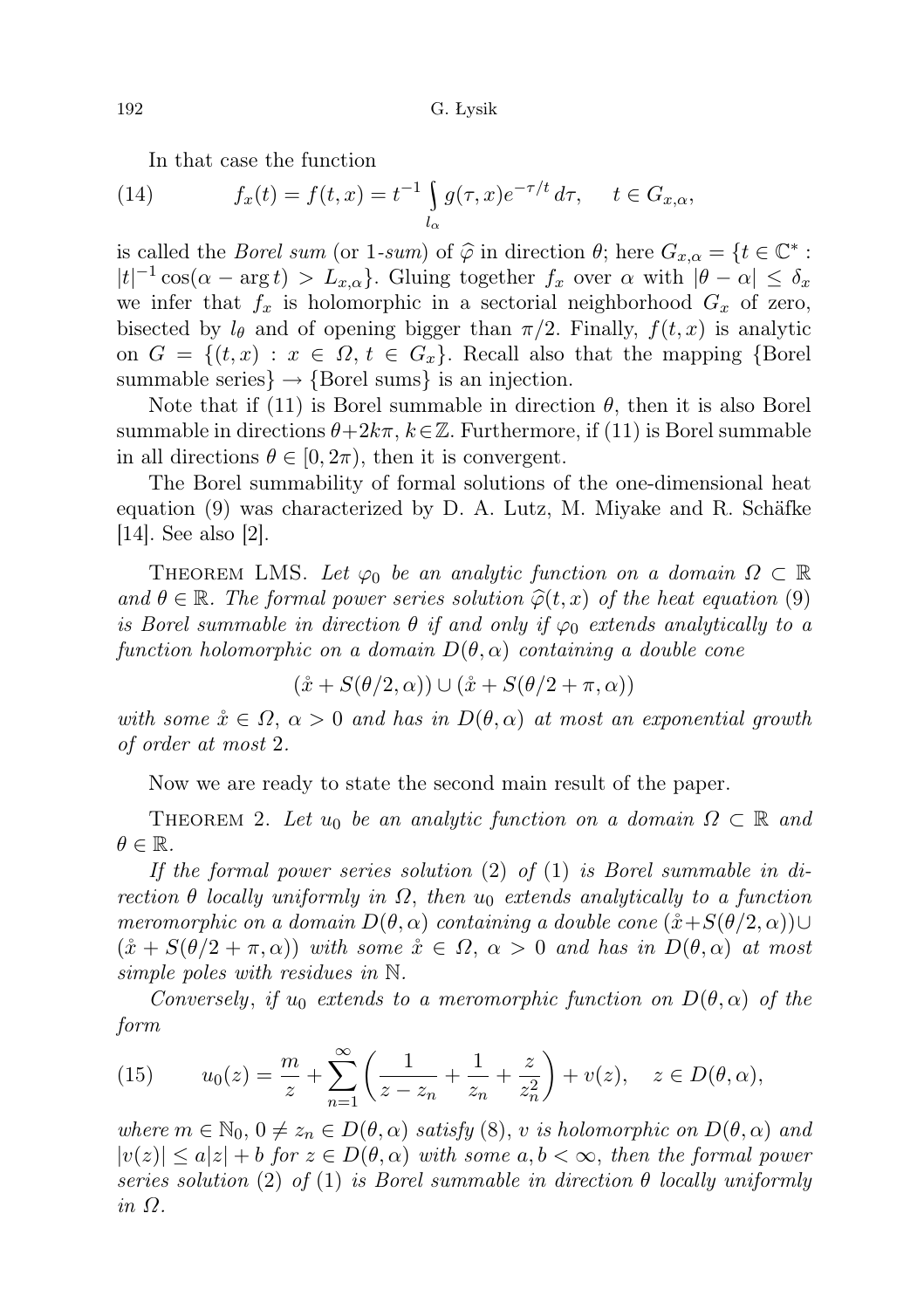Proof. Assume that the formal solution (2) of (1) is Borel summable in direction  $\theta$  locally uniformly in  $\Omega$ . Then its Borel sum  $u(t, x)$  is an analytic function on a domain  $G = \{(t, x) : x \in \Omega, t \in G_x\}$  (2) and it is a classical solution of (1). Choose  $\mathring{x} \in \Omega$  and define  $\varphi$  by (6) for  $x \in \Omega$  and  $t \in G_x$ . The function  $\varphi$  is analytic on G and by Lemma 1 it is a solution of (9) with  $\varphi_0(x) = \exp\left\{\int_x^x u_0(y) \, dy\right\}$  for  $x \in \Omega$ . Hence the formal solution (10) of (9) is Borel summable to  $\varphi$ . Now it follows from Theorem LMS that  $\varphi_0$  extends to a function holomorphic on a domain  $D(\theta, \alpha)$  with some  $\alpha > 0$  and has in  $D(\theta, \alpha)$  at most an exponential growth of order at most 2. Let  $m \in \mathbb{N}_0$  be the order of zero of  $\varphi_0$  at the origin and  $z_n \neq 0, n \in \mathbb{N}$ , be zeros of  $\varphi_0$  in  $D(\theta,\alpha)$  counted with their multiplicity. Let  $p_n \in \mathbb{N}, n \in \mathbb{N}$ , be such that for any  $R < \infty$ ,  $\sum_{n=1}^{\infty} (R/|z_n|)^{p_n} < \infty$  (one can put  $p_n = n$ ). Define

$$
\psi(z) = z^m \prod_{n=1}^{\infty} \left( 1 - \frac{z}{z_n} \right) \exp\left\{ \frac{z}{z_n} + \dots + \frac{1}{p_n} \left( \frac{z}{z_n} \right)^{p_n} \right\}, \quad z \in \mathbb{C}.
$$

Then  $\varphi_0/\psi$  is holomorphic in  $D(\theta,\alpha)$  and does not vanish there. Hence  $\ln(\varphi_0/\psi)$  is holomorphic in  $D(\theta, \alpha)$  and so is  $(\ln(\varphi_0/\psi))' = \varphi'_0/\varphi_0 - \psi'/\psi$ . Since  $u_0 = \varphi'_0/\varphi_0$  and

$$
\frac{\psi'(z)}{\psi(z)} = \frac{m}{z} + \sum_{n=1}^{\infty} \left\{ \frac{1}{z - z_n} + \frac{1}{z_n} + \dots + \frac{1}{z_n} \left( \frac{z}{z_n} \right)^{p_n - 1} \right\},\,
$$

we get the conclusion of the first part of Theorem 2.

To prove the second part assume that  $u_0$  extends to a meromorphic function on  $D(\theta, \alpha)$  of the form (15) with v holomorphic on  $D(\theta, \alpha)$  and  $|v(z)| \le a|z| + b$  for  $z \in D(\theta, \alpha)$  with some  $a, b < \infty$ . Clearly we can assume that  $m = 0$  (by possibly shifting the z variable). Define  $\varphi_0$  and w by

$$
\varphi_0(z) = \exp\left\{\int_0^z u_0(y) \, dy\right\}, \quad w(z) = \int_0^z v(y) \, dy, \quad z \in D(\theta, \alpha).
$$

Then by (8) and the Borel product theorem,

$$
\varphi_0(z) = \exp\{w(z)\} \prod_{n=1}^{\infty} \left(1 - \frac{z}{z_n}\right) \exp\left\{\frac{z}{z_n} + \frac{z^2}{2z_n^2}\right\}
$$

is holomorphic in  $D(\theta, \alpha)$  of exponential growth of order at most 2, which vanishes only at points  $z_n$ ,  $n \in \mathbb{N}$ . Hence by Theorem LMS the formal solution (10) of (9) is Borel summable in direction  $\theta$  to a classical solution  $\varphi(t, x)$  of (9) a domain G. Finally, by Lemma 1 the function u defined by (5) is a classical solution of (1) on  $G \setminus \{z_n\}_{n=1}^{\infty}$  which is a Borel sum in direction  $\theta$  of the formal solution (2).

 $(2)$  We can assume that G is  $\mathbb{R}_x$ -convex.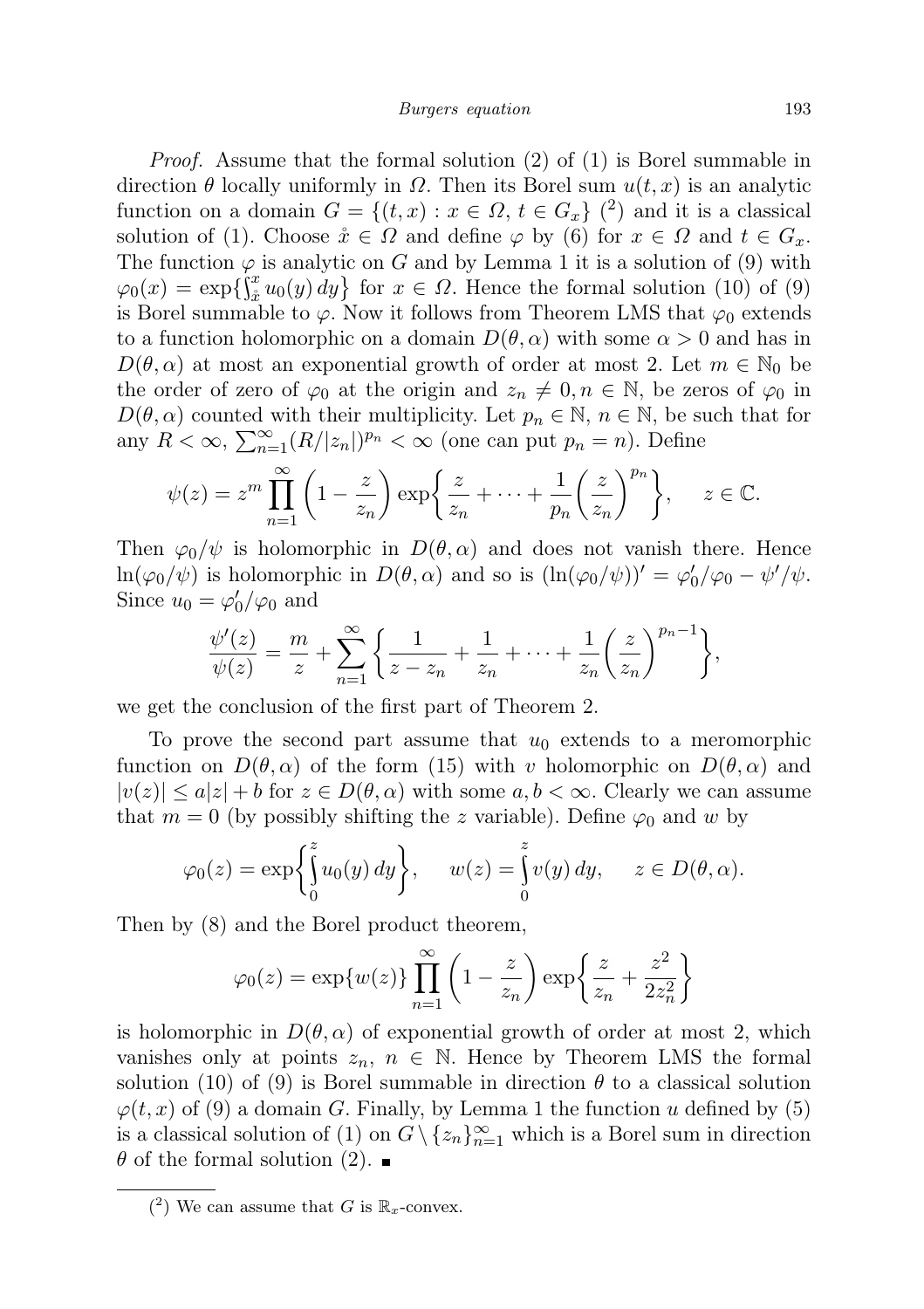Note that the necessary condition in Theorem 2 for Borel summability of formal solutions of (1) is weaker than the sufficient condition. The difference is caused by the lack of characterization of functions holomorphic on a sector and of exponential growth in terms of density of their zeros. But, inspecting the proof of Theorem 2 we can formulate

COROLLARY 2. Let u<sub>0</sub> be an analytic function on a domain  $\Omega \subset \mathbb{R}$  and  $\theta \in \mathbb{R}$ . The formal power series solution (2) of (1) is Borel summable in the direction  $\theta$  if and only if the Cole–Hopf transform of  $u_0$  extends analytically to a function holomorphic on a domain  $D(\theta,\alpha)$  containing a double cone  $(\mathring{x} + S(\theta/2, \alpha)) \cup (\mathring{x} + S(\theta/2 + \pi, \alpha))$  with some  $\mathring{x} \in \Omega$ ,  $\alpha > 0$  which has in  $D(\theta, \alpha)$  at most an exponential growth of order at most 2.

REMARK. Note that if  $u_0$  is meromorphic on the union of domains  $D(\theta, \alpha)$  over  $0 \leq \theta < \pi$  and has simple poles with residues in N, and at most linear growth at  $\infty$ , then the formal power series solution of (1) is convergent. This is the case when  $u_0$  is a rational function on  $\mathbb C$  and has simple poles with residues in N, and at most linear growth at  $\infty$ .

4. Examples. In this section we give a few applications of Theorems 1 and 2.

EXAMPLE 1. If  $u_0(x) = ax + b$ ,  $a \neq 0$ , then the solution of (1) is given by

$$
u(t,x) = \frac{ax+b}{1-2at}, \quad t \neq \frac{1}{2a}.
$$

EXAMPLE 2. Let  $u_0$  be a rational function vanishing at  $\infty$  with simple poles, i.e.

(16) 
$$
u_0(x) = \sum_{i=1}^n \frac{c_i}{x - a_i}
$$
 with some  $a_i \in \mathbb{C}, c_i \in \mathbb{C}^*, i = 1, ..., n$ .

If for some  $i \in \{1, \ldots, n\}$ ,  $a_i = 0$  and  $c_i \notin \mathbb{N}_0$ , then the formal solution of (1) is not Borel summable in direction  $\theta = 0$ . Otherwise, the formal solution is Borel summable in directions

$$
\theta \notin \bigcup_{i=1,\dots,n:\,a_i\neq 0} \{2\arg(a_i)\}\
$$

and if  $a_i \neq 0$ , then it is Borel summable in direction  $\theta = 2 \arg(a_i)$  if and only if  $c_i$  are in N for all j with  $a_i = 0$  or  $\arg a_i - \arg a_i \in \{0, \pm \pi\}$ . Hence the formal solution is convergent if and only if  $c_i$  are in N for  $i = 1, \ldots, n$ . In that case the solution can be constructed explicitly. Namely, if (16) holds with all  $c_i = 1$ , then the Cole–Hopf transform of  $u_0$  is

$$
\varphi_0(x) = c \prod_{i=1}^n (x - a_i)
$$
 with some  $c \in \mathbb{C}$ .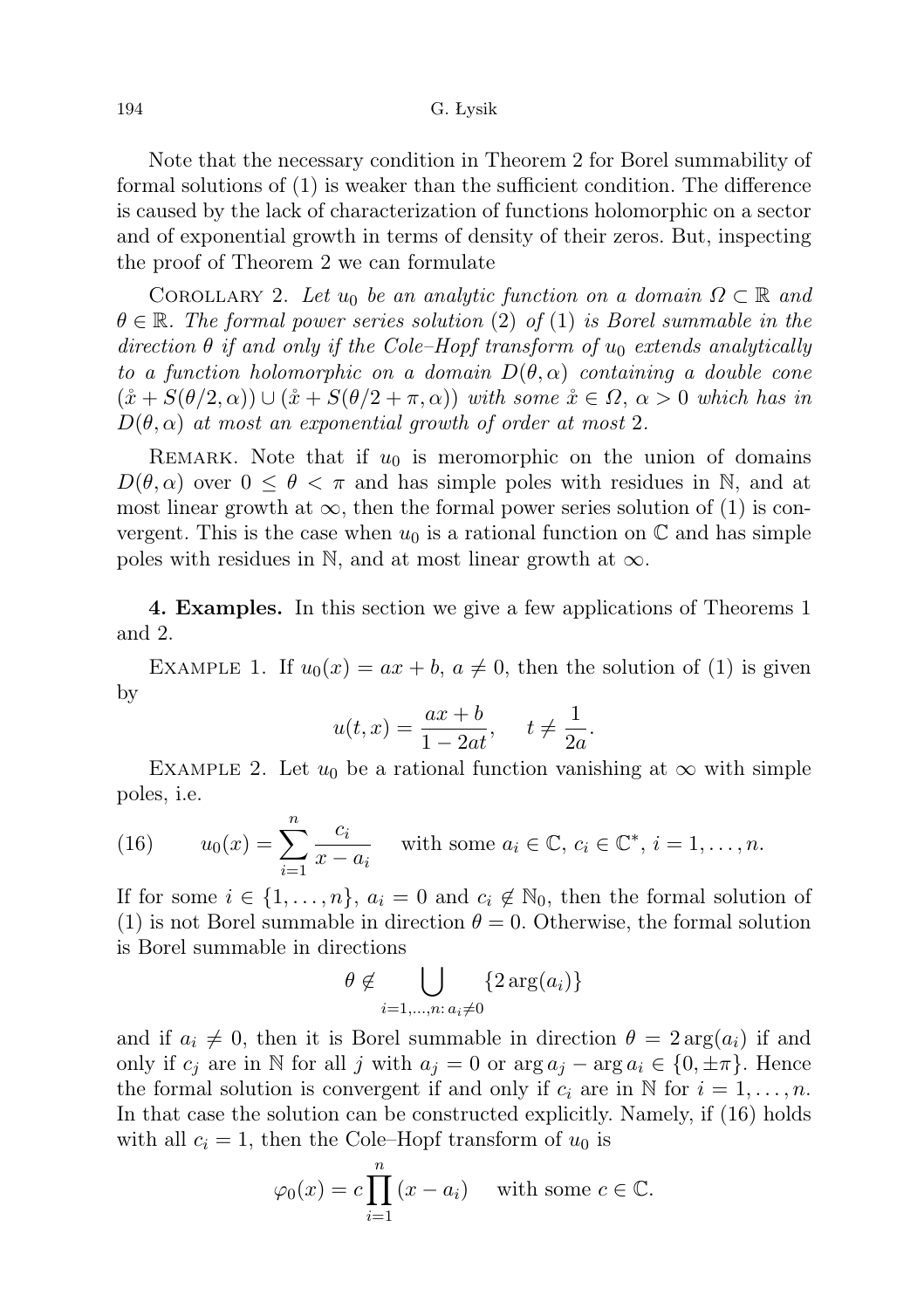Denote by  $\sigma_j(a)$  the *j*th symmetric function of  $a = (a_1, \ldots, a_n)$ ,  $j = 1, \ldots, n$ , i.e.  $\sigma_j(a) = \sum_{1 \leq i_1 < \dots < i_j \leq n} a_{i_1} \dots a_{i_j}$ . Then the solution to the heat equation (9) with data  $\varphi_0$  is

$$
\varphi(t,x) = \sum_{k=0}^{\infty} \frac{1}{k!} \partial^{2k} \varphi_0(x) t^k
$$
  
=  $c \sum_{k=0}^{\infty} \frac{1}{k!} \partial^{2k} (x^n - \sigma_1(a) x^{n-1} + \dots + (-1)^n \sigma_n(a)) t^k$   
=  $c(x^n - \sigma_1(a) x^{n-1} + \dots + (-1)^n \sigma_n(a))$   
+  $\frac{c}{1!} (n(n-1) x^{n-2} + \dots + (-1)^{n-2} 2! \sigma_{n-2}(a)) t$   
+  $\dots + \begin{cases} \frac{c}{k!} (2k)! t^k & \text{if } n = 2k, \\ \frac{c}{k!} \left( \frac{(2k+1)!}{1!} x - (2k)! \sigma_1(a) \right) t^k & \text{if } n = 2k+1. \end{cases}$ 

So the solution of  $(1)$  with the initial data  $u_0$  is

$$
u(t,x) = \frac{\varphi_x'(t,x)}{\varphi(t,x)}.
$$

The next two examples are specifications of Example 2.

Example 3. Let

$$
u_0(x) = \frac{c}{x}, \quad x \neq 0.
$$

Then the formal solution of (1) is Borel summable in directions  $\theta \neq 0$  mod  $2\pi$ and it is Borel summable in direction  $\theta = 0$  if and only if  $c \in \mathbb{N}_0$ . If  $c = n \in \mathbb{N}$ the solution is, in fact, convergent and is given by

$$
u(t,x) = \frac{n \cdot \sum_{i=0}^{\lfloor (n-1)/2 \rfloor} \frac{(n-1)!}{(n-1-2i)!i!} x^{n-1-2i} t^i}{x \cdot \sum_{i=0}^{\lfloor n/2 \rfloor} \frac{n!}{(n-2i)!i!} x^{n-1-2i} t^i}
$$

for any  $x \neq 0$  and small |t|.

Example 4. Let

$$
u_0(x) = \frac{2cx}{x^2 + 1} = \frac{c}{x + i} + \frac{c}{x - i}, \quad x \neq \pm i.
$$

Then a formal solution of (1) is Borel summable in directions  $\theta \neq \pi$  mod  $2\pi$ . It is Borel summable in direction  $\theta = \pi$  if and only if  $c \in \mathbb{N}_0$ . In that case it is convergent. In particular,

$$
u(t,x) = \begin{cases} \frac{2x}{x^2 + 1 + 2t} & \text{if } c = 1, \\ \frac{4x(x^2 + 1) + 24xt}{(x^2 + 1)^2 + (12x^2 + 4)t + 12t^2} & \text{if } c = 2. \end{cases}
$$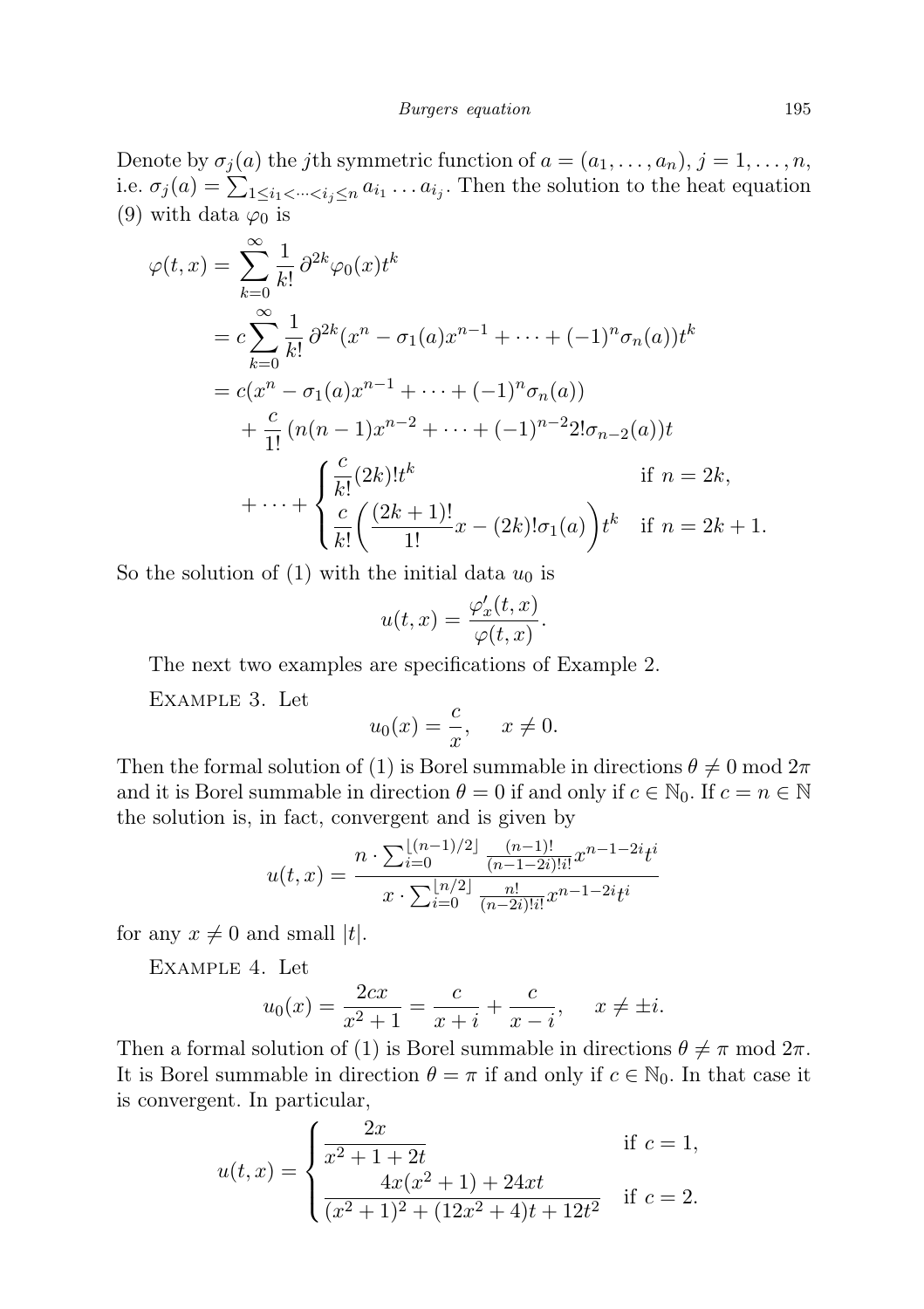Example 5. Let

 $u_0(x) = c \tan x$  for  $x \notin \pi/2 + \pi \mathbb{Z}$ .

Then the formal solution of (1) is Borel summable in directions  $\theta \neq 0 \text{ mod } 2\pi$ . The formal solution is Borel summable in direction  $\theta = 0$  (and hence convergent) if and only if  $c \in -\mathbb{N}_0$ . In particular,  $u(t, x) = -e^{-t} \tan x$  if  $c = -1$ .

EXAMPLE 6. Let  $\omega_1, \omega_2 \in \mathbb{C}^*$  be linearly independent over  $\mathbb R$  and let  $\Omega = \omega_1 \mathbb{Z} + \omega_2 \mathbb{Z}$  be a lattice in C. Let

$$
\zeta(z,\Omega) = \frac{1}{z} + \sum_{0 \neq \omega \in \Omega} \left( \frac{1}{z - \omega} + \frac{1}{\omega} + \frac{z}{\omega^2} \right)
$$

be the Weierstrass  $\zeta$ -function. Then the formal power series solution of  $(1)$ with  $u_0(x) = c\zeta(x, \Omega)$  is Borel summable in a direction  $\theta$  if and only if  $c \in \mathbb{N}_0$ . Then it is in fact convergent. The same conclusion holds if  $u_0(x) =$  $c\zeta(x-a,\Omega)$  with any  $a \in \mathbb{C}$  since  $\bigcup_{\omega \in \Omega} {\arg(\omega - a)}$  is a dense set in  $0 \leq \theta < 2\pi$ .

REMARK. D. Senouf [19] obtained the solution of (1) with  $u_0(x) =$  $-2x^3 + x/c$ ,  $c > 0$ , in the form of a Mittag–Leffler expansion.

Acknowledgements. Most of the work on this paper was done during the author's stay at the Laboratoire Jacques-Louis Lions, Université Pierre et Marie Curie in Paris, in March through May, 2008. The author would like to express his gratitude to T. Cazenave and A. Haraux for hospitality and enlightening discussions.

This research was partially supported by EC FP6 MCA-ToK program SPADE2, MTKD-CT-2004-014508 and Polish MNiSW SPB-M.

## References

- [1] W. Balser, Multisummability of formal power series solutions of partial differential equations with constant coefficients, J. Differential Equations 201 (2004), 63–74.
- [2] —, Divergent solutions of the heat equation: on an article of Lutz, Miyake and Schäfke, Pacific J. Math. 188 (1999), 53–63.
- [3] W. Balser and S. Malek, Formal solutions of the complex heat equation in higher spatial variables, in: Proceedings of Global and Asymptotic Analysis of Differential Equations in the Complex Domain, Kôkyûroku RIMS 1367 (2004), 87–94.
- [4] D. Bekiranov, The initial-value problem for the generalized Burgers' equation, Differential Integral Equations 9 (1996), 1253–1265.
- [5] E. R. Benton and G. W. Platzman, A table of solutions of the one-dimensional Burgers equation, Quart. Appl. Math. 30 (1972), 195–212.
- [6] J. M. Burgers, The mathematical model illustrating the theory of turbulence, Adv. Appl. Mech. 1 (1948), 171–199.
- [7] D. B. Dix, Nonuniqueness and uniqueness in the initial-value problem for Burgers' equation, SIAM J. Math. Anal. 27 (1996), 708–724.